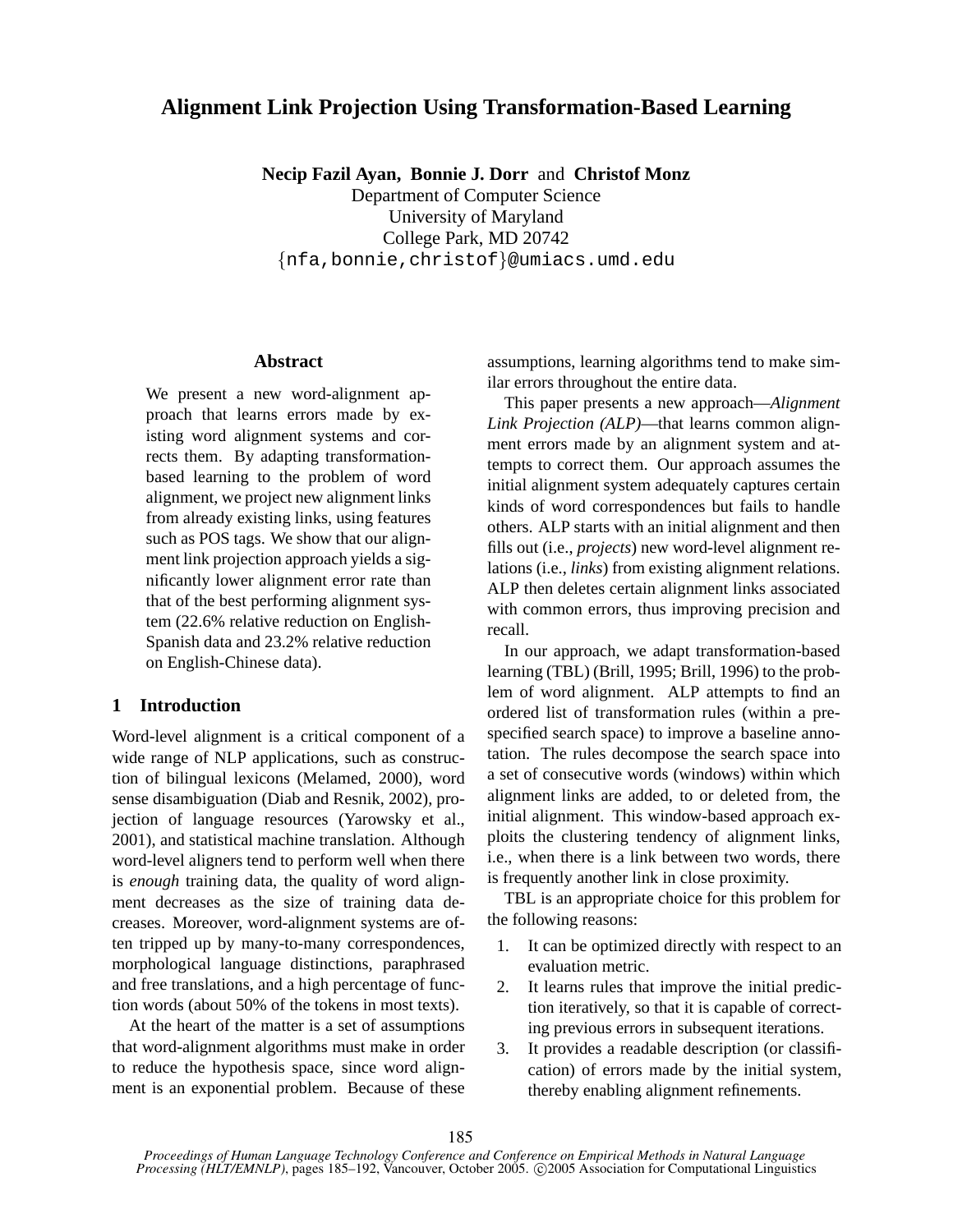The rest of the paper is organized as follows: In the next section we describe previous work on improving word alignments. Section 3 presents a brief overview of TBL. Section 4 describes the adaptation of TBL to the word alignment problem. Section 5 compares ALP to various alignments and presents results on English-Spanish and English-Chinese. We show that ALP yields a significant reductions in alignment error rate over that of the best performing alignment system.

# **2 Related Work**

One of the major problems with the IBM models (Brown et al., 1993) and the HMM models (Vogel et al., 1996) is that they are restricted to the alignment of each source-language word to at most one targetlanguage word. The standard method to overcome this problem to use the model in both directions (interchanging the source and target languages) and applying heuristic-based combination techniques to produce a *refined alignment* (Och and Ney, 2000; Koehn et al., 2003)—henceforth referred to as "RA."

Several researchers have proposed algorithms for improving word alignment systems by injecting additional knowledge or combining different alignment models. These approaches include an enhanced HMM alignment model that uses part-ofspeech tags (Toutanova et al., 2002), a log-linear combination of IBM translation models and HMM models (Och and Ney, 2003), techniques that rely on dependency relations (Cherry and Lin, 2003), and a log-linear combination of IBM Model 3 alignment probabilities, POS tags, and bilingual dictionary coverage (Liu et al., 2005). A common theme for these methods is the use of additional features for enriching the alignment process. These methods perform better than the IBM models and their variants but still tend to make similar errors because of the bias in their alignment modeling.

We adopt an approach that post-processes a given alignment using linguistically-oriented rules. The idea is similar to that of Ayan et al. (2004), where manually-crafted rules are used to correct alignment links related to language divergences. Our approach differs, however, in that the rules are extracted automatically—not manually—by examining an initial alignment and categorizing the errors according to features of the words.



Figure 1: TBL Architecture

## **3 Transformation-based Learning**

As shown in Figure 1, the input to TBL is an unannotated corpus that is first passed to an initial annotator and then iteratively updated through comparison to a manually-annotated reference set (or *ground truth*). On each iteration, the output of the previous iteration is compared against the ground truth, and an ordered list of transformation rules is learned that make the previous annotated data better resemble the ground truth.

A set of *rule templates* determines the space of allowable transformation rules. A rule template has two components: a triggering environment (condition of the rule) and a rewrite rule (action taken). On each iteration, these templates are instantiated with features of the constituents of the templates when the condition of the rule is satisfied.

This process eventually identifies all possible instantiated forms of the templates. Among all these possible rules, the transformation whose application results in the best score—according to some objective function—is identified. This transformation is added to the ordered list of transformation rules. The learning stops when there is no transformation that improves the current state of the data or a prespecified threshold is reached.

When presented with new data, the transformation rules are applied in the order that they were added to the list of transformations. The output of the system is the annotated data after all transformations are applied to the initial annotation.

# **4 Alignment Link Projection (ALP)**

ALP is a TBL implementation that projects alignment links from an initial input alignment. We induce several variations of ALP by setting four parameters in different ways: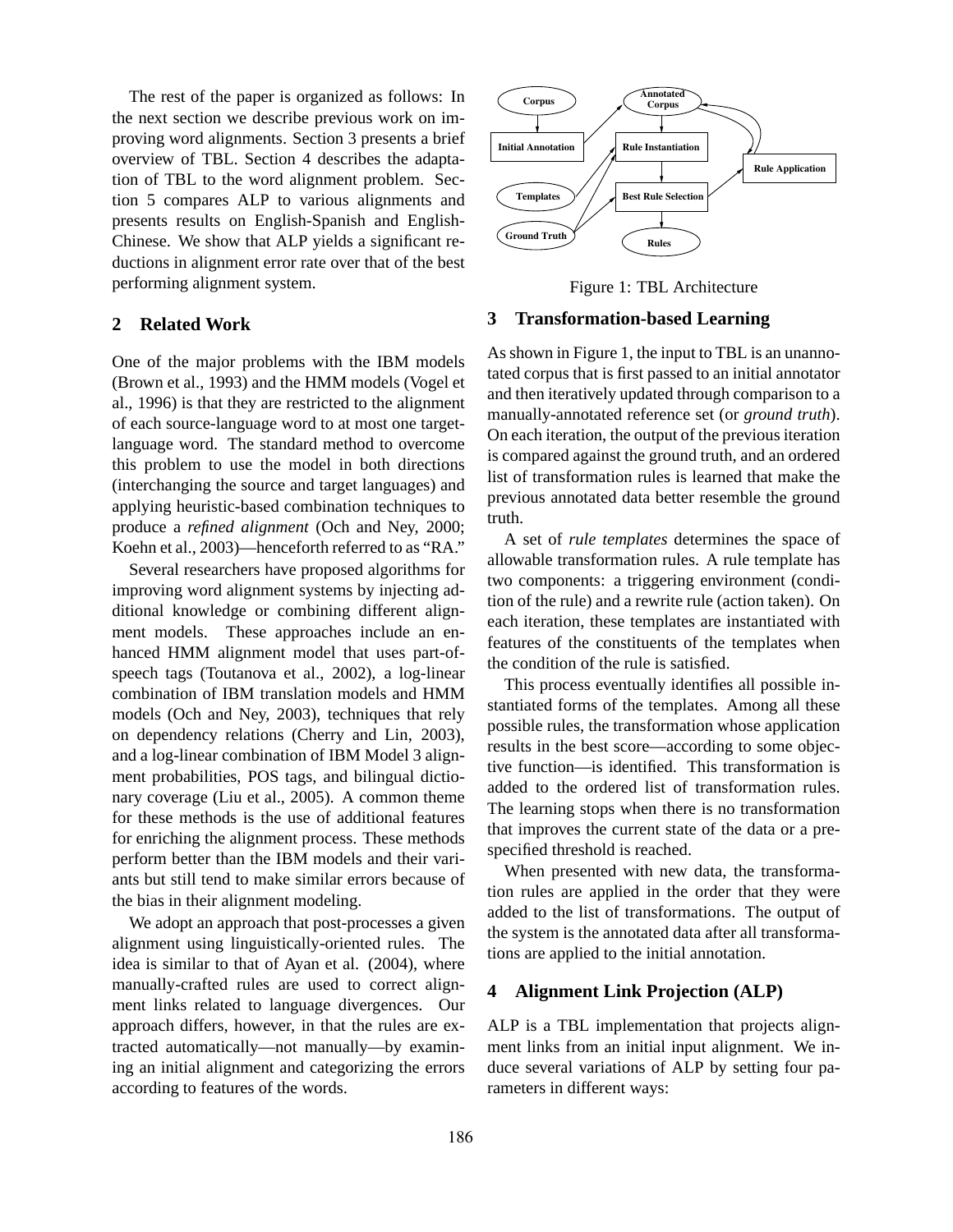

Figure 2: Graphical Representation of a Template

- 1. Initial alignment
- 2. Set of templates
- 3. Simple or generalized instantiation
- 4. Best rule selection

We describe each of these below using the following definitions and notation:

- $E = e_1, \ldots, e_i, \ldots, e_t$  is a sentence in language  $L_1$  and  $F = f_1, \ldots, f_j, \ldots, f_s$  is a sentence in language  $L_2$ .
- An *alignment link*  $(i, j)$  corresponds to a translational equivalence between  $e_i$  and  $f_i$ .
- A *neighborhood* of an alignment link  $(i, j)$  denoted by  $N(i, j)$ —consists of 8 possible alignment links in a  $3 \times 3$  window with  $(i, j)$ in the center of the window. Each element of  $N(i, j)$  is called a *neighboring link* of  $(i, j)$ .
- $nullE_A(i)$  is *true* if and only if  $e_i$  is not aligned to any word in  $F$  in a given alignment A. Similarly,  $nullF_A(j)$  is *true* if and only if  $f_i$  is not aligned to any word in E in a given alignment A.

## **4.1 Initial Alignment**

Any existing word-alignment system may be used for the initial annotation step of the TBL algorithm. For our experiments, we chose GIZA++ (Och and Ney, 2000) and the RA approach (Koehn et al., 2003)— the best known alignment combination technique— as our initial aligners. $<sup>1</sup>$ </sup>

## **4.2 TBL Templates**

Our templates consider consecutive words (of size 1, 2 or 3) in both languages. The condition portion of a TBL rule template tests for the existence of an alignment link between two words. The action portion involves the addition or deletion of an alignment link. For example, the rule template in Figure 2 is applicable only when a word  $(e_i)$  in one language is aligned to the second word  $(f_{i+1})$  of a phrase  $(f_j, f_{j+1})$  in the other language, and the first

word  $(f_i)$  of the phrase is unaligned in the initial alignment. The action taken by this rule template is to add a link between  $e_i$  and  $f_j$ .<sup>2</sup>

ALP employs 3 different sets of templates to project new alignment links or delete existing links in a given alignment:

- 1. Expansion of the initial alignment according to another alignment
- 2. Deletion of spurious alignment links
- 3. Correction of multi-word (one-to-many or many-to-one) correspondences

Each of these is described below.

# **4.2.1 Expansion Templates**

Expansion templates are used to extend an initial alignment given another alignment as the validation set. This approach is similar to the one used in the RA method in that it adds links based on knowledge about neighboring links, but it differs in that it *also* uses features of the words themselves to decide which neighboring links to add.

Our expansion templates are presented in Table 1. The first 8 templates add a new link to the initial alignment  $A$  if there is a neighboring link in the validation alignment  $V$ . The final two templates enforce the presence of at least two neighboring links in the validation set V before adding a new link.

| <b>Condition</b>                      | Action               |
|---------------------------------------|----------------------|
| $(i, j) \in A, (i - 1, j - 1) \in V$  | add $(i-1, j-1)$     |
| $(i, j) \in A, (i - 1, j) \in V$      | add $(i-1, j)$       |
| $(i, j) \in A, (i - 1, j + 1) \in V$  | add $(i - 1, j + 1)$ |
| $(i, j) \in A, (i, j - 1) \in V$      | add $(i, j - 1)$     |
| $(i, j) \in A, (i, j + 1) \in V$      | add $(i, j + 1)$     |
| $(i, j) \in A, (i + 1, j - 1) \in V$  | add $(i + 1, j - 1)$ |
| $(i, j) \in A, (i + 1, j) \in V$      | add $(i+1, j)$       |
| $(i, j) \in A, (i + 1, j + 1) \in V$  | add $(i + 1, j + 1)$ |
| $(i-1, j-1) \in A, (i+1, j+1) \in A,$ | add $(i, j)$         |
| $(i, j) \in V$                        |                      |
| $(i+1, j-1) \in A, (i-1, j+1) \in A,$ | add $(i, j)$         |
| $(i, j) \in V$                        |                      |

Table 1: Templates for Expanding the Alignment A According to a Validation Alignment V

## **4.2.2 Deletion Templates**

Existing alignment algorithms (e.g., GIZA++) are biased toward aligning some words, especially infrequent ones, in one language to many words in the other language in order to minimize the number of unaligned words, even if many incorrect alignment

<sup>&</sup>lt;sup>1</sup>We treat these initial aligners as black boxes.

 ${}^{2}$ A thick line indicates an added link.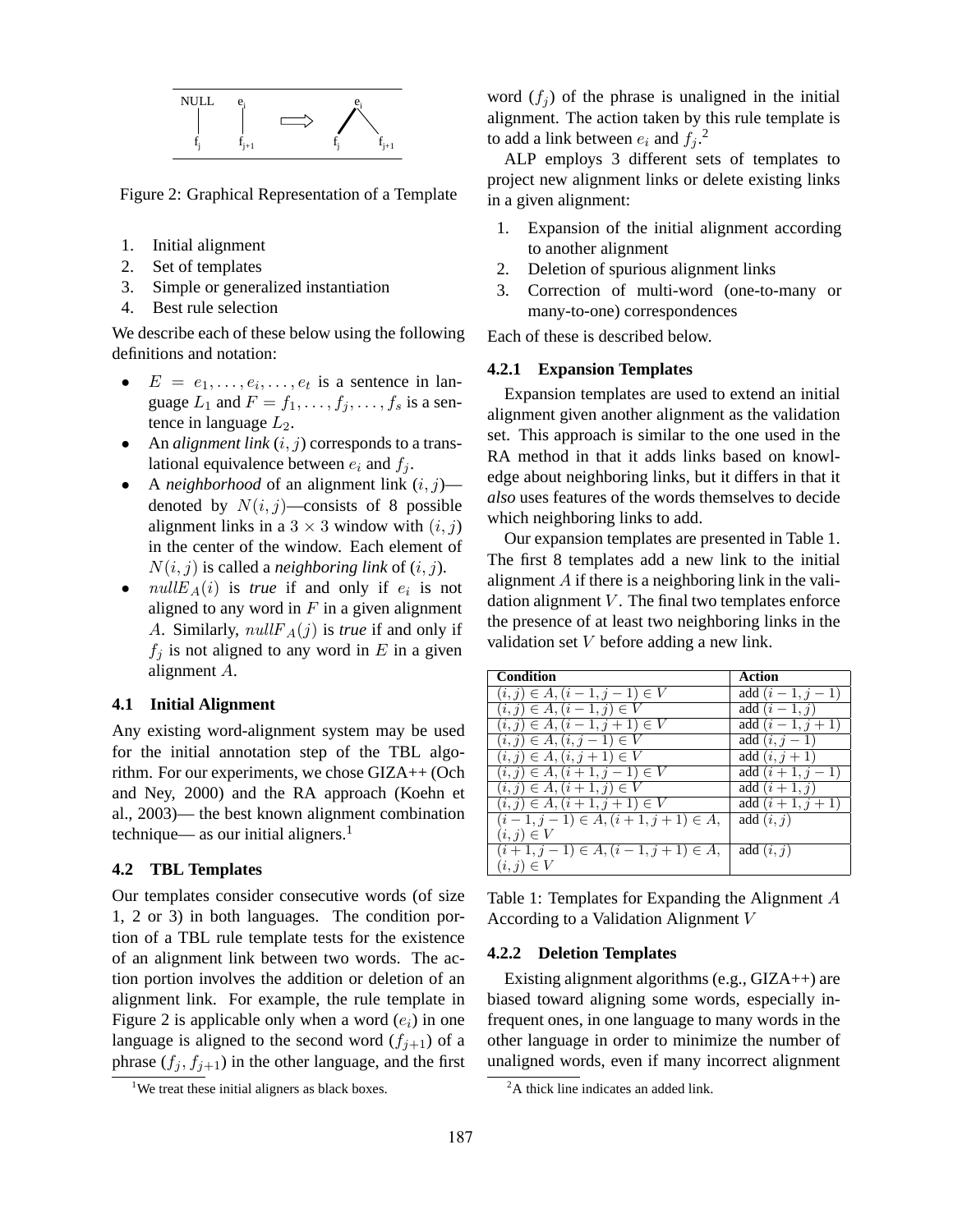links are induced.<sup>3</sup> Deletion templates are useful for eliminating the resulting spurious links.

The basic idea is to remove alignment links that do not have a neighboring link if the word in question has already been aligned to another word. Table 2 lists two simple templates to clean up spurious links. We define the predicate neighbor exists  $_A(i, j)$  to denote whether there is an alignment link in the neighborhood of the link  $(i, j)$  in a given alignment A. For example, the first template deletes spurious links for a particular word  $e_i$  in  $E$ .

| Condition                       | Action       |
|---------------------------------|--------------|
| $(i, j) \in A, (i, k) \in A,$   |              |
| $neighbor\_exists_A(i, j),$     | del $(i, k)$ |
| $not(neighbour\_exists_A(i,k))$ |              |
| $(i, j) \in A, (k, j) \in A,$   |              |
| $neighbor\_exists_A(i,j),$      | del $(e, j)$ |
| $not(neighbor\_exists_A(k,j))$  |              |

Table 2: Templates for Deleting Spurious Links in a Given Alignment A

## **4.2.3 Multi-Word Correction Templates**

Current alignment algorithms produce one-to-one word correspondences quite successfully. However, accurate alignment of phrasal constructions (manyto-many correspondences) is still problematic. On the one hand, the ability to provide *fully* correct phrasal alignments is impaired by the occurrence of high-frequency function words and/or words that are not exact translations of the words in the other language. On the other hand, we have observed that most alignment systems are capable of providing *partially* correct phrasal alignments.<sup>4</sup>

Our templates for handling multi-word correspondences are grounded in the outcome of this finding. That is, we make the (frequently correct) assumption that at least one alignment link in a many-to-many correspondence is correctly identified in the initial

| <b>Condition</b>                            | <b>Action</b>        |
|---------------------------------------------|----------------------|
| $nullF_A(j), (i, j+1) \in A$                | add $(i, j)$         |
| $nullF_A(j+1), (i,j) \in A$                 | add $(i, j + 1)$     |
| $(i, j) \in \overline{A, (i, j + 1)} \in A$ | del $(i, j)$         |
| $(i, j) \in A, (i, j + 1) \in A$            | del $(i, j + 1)$     |
| $nullF_A(j), nullF_A(j+1)$                  | add $(i, j)$ ,       |
|                                             | add $(i, j + 1)$     |
| $nullE_A(i), (i+1,j) \in A$                 | add $(i, j)$         |
| $nullE_A(i+1), (i,j) \in A$                 | add $(i+1, j)$       |
| $(i, j) \in A, (i + 1, j) \in A$            | del $(i, j)$         |
| $(i, j) \in A, (i + 1, j) \in A$            | del $(i + 1, i)$     |
| $nullE_A(i), nullE_A(i+1)$                  | add $(i, j)$         |
|                                             | add $(i+1, j)$       |
| $(i+1, j+1) \in A$                          | add $(i, j)$         |
| $nullE_A(i), nullF_A(j),$                   |                      |
| $(i, j) \in A$ , $nullE_A(i + 1)$ ,         | add $(i + 1, j + 1)$ |
| $nullF_A(j+1)$                              |                      |
| $(i, j) \in A, (i + 1, j) \in A,$           | add $(i, j + 1)$     |
| $(i + 1, j + 1) \in A$                      |                      |
| $(i, j) \in A, (i, j + 1) \in A,$           | add $(i+1, j)$       |
| $(i + 1, j + 1) \in A$                      |                      |
| $(i-1,j) \in A, (i+1,j) \in A$              | add $(i, j)$         |
| $nullE_A(i)$                                |                      |
| $(i, j - 1) \in A, (i, j + 1) \in A$        | add $(i, j)$         |
| $nullF_A(j)$                                |                      |

Table 3: Templates for Handling Multi-Word Correspondences in a Given Alignment A

| <b>Condition</b>         | Action       |
|--------------------------|--------------|
| $(i, j) \in A$           | del $(i, j)$ |
| $nullE_A(i), nullF_A(j)$ | add $(i, j)$ |

Table 4: Templates for Correcting One-to-One Correspondences in a Given Alignment A

alignment. Table 3 lists the templates for correcting alignment links in multi-word correspondences. The first five templates handle  $(e_i \rightarrow f_j f_{j+1})$  correspondences, the next five handle  $(e_i e_{i+1} \rightarrow f_i)$ correspondences, the next four handle  $(e_i e_{i+1} \rightarrow$  $f_j f_{j+1}$ ) correspondences, and the final two handle  $(e_{i-1}e_ie_{i+1} \rightarrow f_j)$  and  $(e_i \rightarrow f_{j-1}f_jf_{j+1})$  correspondences.

The alignment rules given above may introduce errors that require additional cleanup. Thus, we introduce two simple templates (shown in Table 4) to accommodate the deletion or addition of links between a single pair of words.

#### **4.3 Instantiation of Templates**

ALP starts with a set of templates and an initial alignment and attempts to instantiate the templates during the learning process. The templates can be instantiated using two methods: Simple (a word is instantiated with a specific feature) or Generalized (a word is instantiated using a special keyword any-

<sup>&</sup>lt;sup>3</sup>This is a well-known characteristic of statistical alignment systems—motivated by the need to ensure a target-word translation  $e_i$  for each source word  $f_j$  while modeling  $p(F|E)$  —for downstream MT.

<sup>&</sup>lt;sup>4</sup>Specifically, we conducted a preliminary study using 40 manually-aligned English-Spanish sentences from a mixed corpus  $(UN + Bible + FBIS)$  as our gold standard. We found that, in most cases where the human annotator aligned one word to two words, an existing alignment system identified at least one of the two alignment links correctly.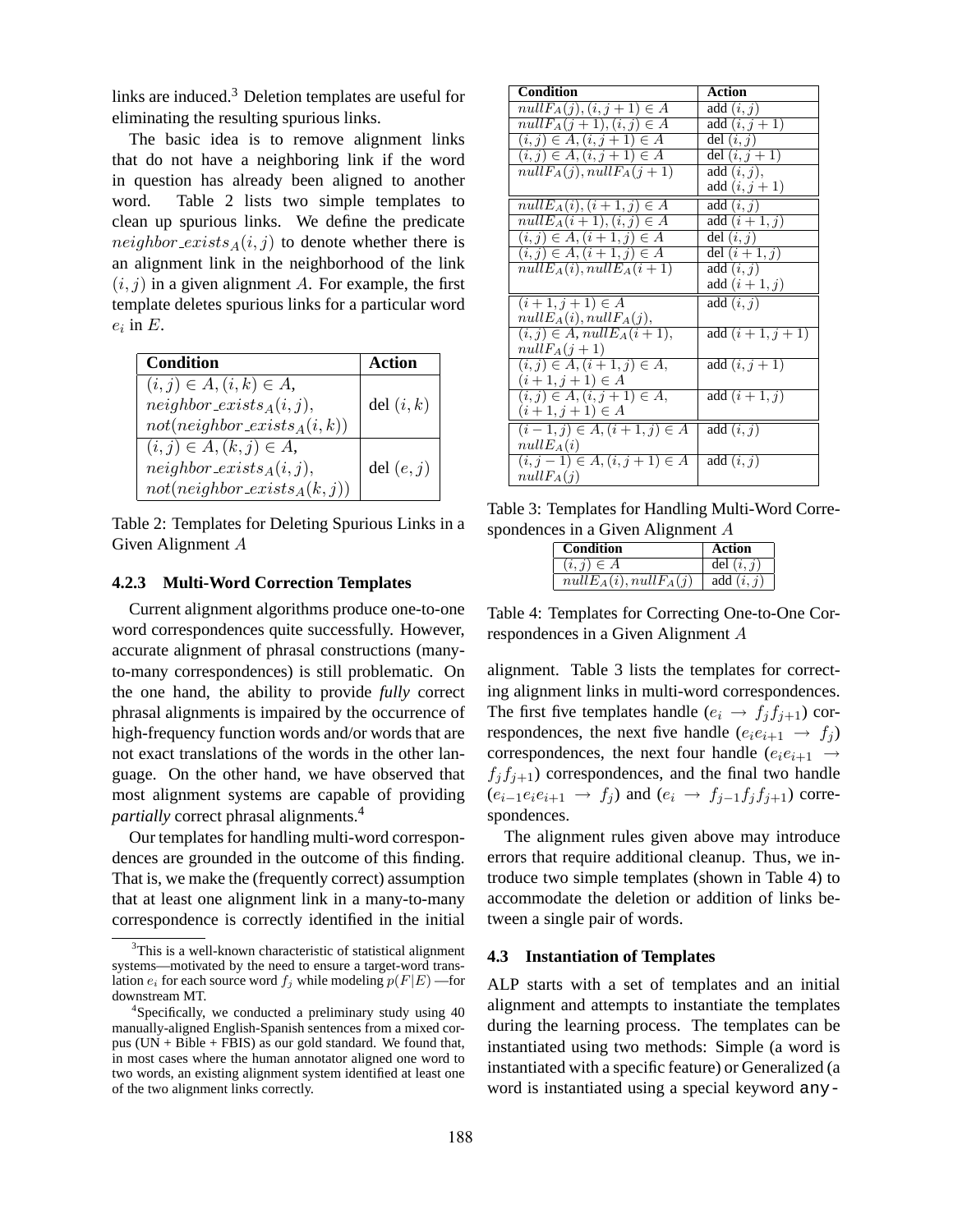thing).

ALP requires only a small amount of manually aligned data for this process—a major strength of the system. However, if we were to instantiate the templates with the actual words of the manual alignment, the frequency counts (from such a small data set) would not be high enough to derive reasonable generalizations. Thus, ALP adds new links based on linguistic features of words, rather than the words themselves. Using these features is what sets ALP apart from systems like the RA approach. Specifically, three features are used to instantiate the templates:

- **POS tags on both sides**: We assign POS tags using the MXPOST tagger (Ratnaparkhi, 1996) for English and Chinese, and Connexor for Spanish.
- **Dependency relations**: ALP utilizes dependencies for a better generalization—if a dependency parser is available in either language. In our experiments, we used a dependency parser only in English (a version of the Collins parser (Collins, 1997) that has been adapted for building dependencies) but not in the other language.
- **A set of closed-class words**: We use 16 different classes, 9 of which are different semantic verb classes while the other 7 are function words, prepositions, and complementizers.<sup>5</sup>

If both POS tags and dependency relations are available, they can be used together to instantiate the templates. That is, a word can be instantiated in a TBL template with: (1) a POS tag (e.g., Noun, Adj); (2) a relation (e.g., Subj, Obj); (3) a parameter class (e.g., Change of State); or (4) different subsets of  $(1)$ – $(3)$ . We also employ a more generalized form of instantiation, where words in the templates may match the keyword anything.

#### **4.4 Best Rule Selection**

The rules are selected using two different metrics: The accuracy of the rule or the overall impact of the application of the rule on the entire data.

Two different mechanisms may be used for selecting the best rule after generating all possible instantiations of templates:

- 1. **Rule Accuracy:** The goal is to minimize the errors introduced by the application of a transformation rule. To measure accuracy of a rule r, we use  $qood(r)-2\times bad(r)$ , where  $qood(r)$ is the number of alignment links that are corrected by the rule, and  $bad(r)$  is the number of incorrect alignment links produced.
- 2. **Overall impact on the training data:** The accuracy mechanism (above) is useful for biasing the system toward higher precision. However, if the overall system is evaluated using a metric other than precision (e.g., recall), the accuracy mechanism may not guarantee that the best rule is chosen at each step. Thus, we choose the best rule according to the evaluation metric to be used for the overall system.

## **5 Experiments and Results**

This section describes our evaluation of ALP variants using different combinations of settings of the four parameters described above. The two language pairs examined are English-Spanish and English-Chinese.

## **5.1 Evaluation Metrics**

Let  $A$  be the set of alignment links for a set of sentences. We take  $S$  to be the set of sure alignment links and  $P$  be the set of probable alignment links (in the gold standard) for the same set of sentences. Precision  $(Pr)$ , recall  $(Rc)$  and alignment error rate  $(AER)$  are defined as follows:

$$
Pr = \frac{|A \cap P|}{|A|} \quad Re = \frac{|A \cap S|}{|S|}
$$

$$
AER = 1 - \frac{|A \cap S| + |A \cap P|}{|A| + |S|}
$$

A manually aligned corpus is used as our gold standard. For English-Spanish data, the manual annotation was done by a bilingual English-Spanish speaker. Every link in the English-Spanish gold standard is considered a sure alignment link.

For English-Chinese, we used 2002 NIST MT evaluation test set, and each sentence pair was aligned by two native Chinese speakers who are fluent in English. Each alignment link appearing in both annotations was considered a sure link, and

<sup>&</sup>lt;sup>5</sup>These are based on the parameter classes of (Dorr et al., 2002).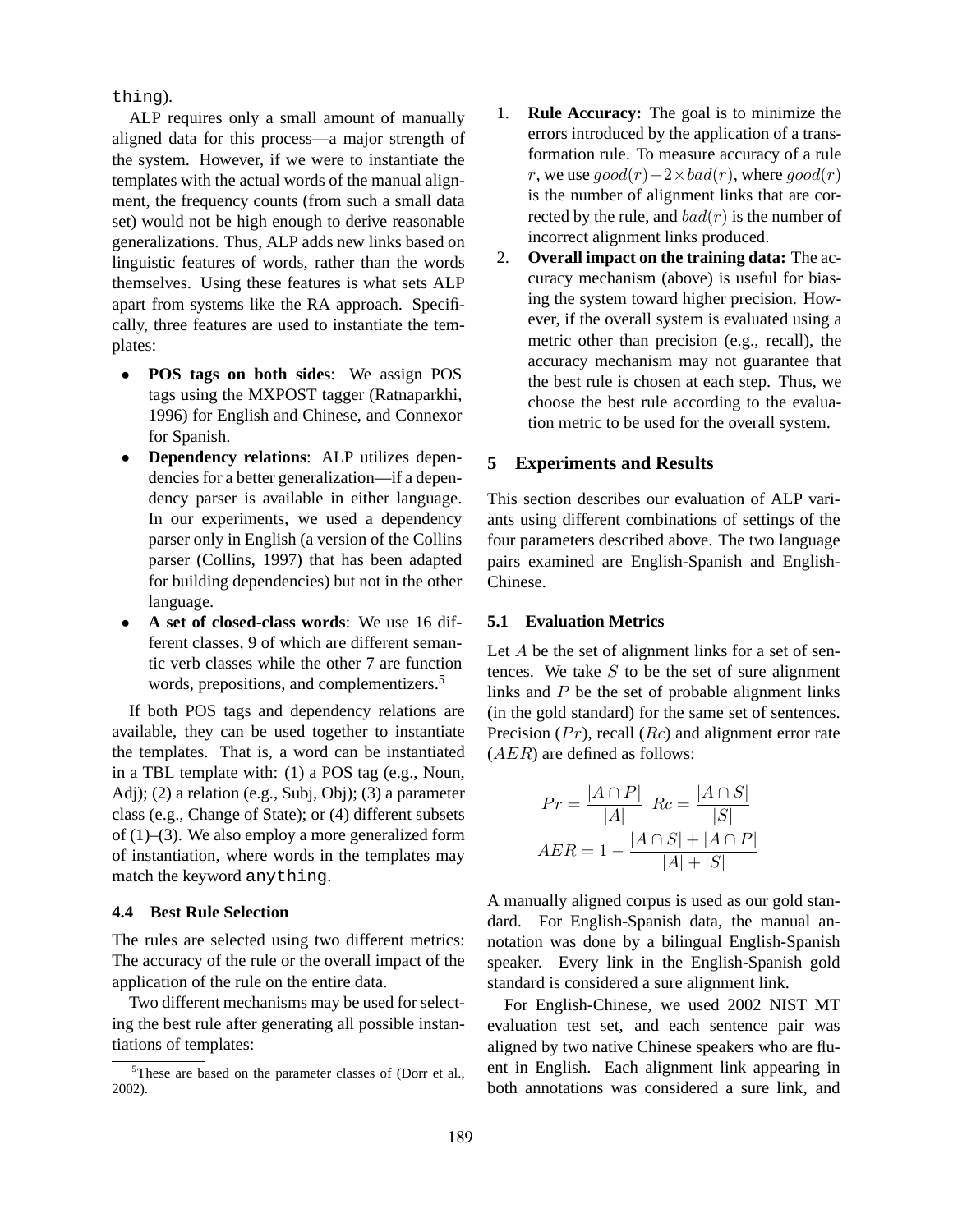links appearing in only one set were judged as probable. The annotators were not aware of the specifics of our approach.

#### **5.2 Evaluation Data**

We evaluated ALP using 5-fold cross validation on two different data sets:

- 1. A set of 199 English-Spanish sentence pairs (nearly 5K words on each side) from a mixed corpus  $(UN + Bible + FBIS)$ .
- 2. A set of 491 English-Chinese sentence pairs (nearly 13K words on each side) from 2002 NIST MT evaluation test set.

We divided the pairs of sentences randomly into 5 groups. Then, for each fold, we used 4 groups as the ground truth (for training), and used the other group as our gold standard (for evaluation). This process was repeated 5 times so that each sentence pair was tested exactly once. We computed precision, recall and error rate on the entire set for each data set.<sup>6</sup>

For an initial alignment, we used GIZA++ in both directions ( $E$ -to- $F$  and  $F$ -to- $E$ , where  $F$  is either Chinese  $(C)$  or Spanish  $(S)$ ), and also two different combined alignments: intersection of E-to-F and  $F$ -to- $E$ ; and RA using a heuristic combination approach called *grow-diag-final* (Koehn et al., 2003).

For the English-Spanish experiments, GIZA++ was trained on 48K sentence pairs from a mixed corpus (UN + Bible + FBIS), with nearly 1.2M of words on each side, using 10 iterations of Model 1, 5 iterations of HMM and 5 iterations of Model 4. For the English-Chinese experiments, we used 107K sentence pairs from FBIS corpus (nearly 4.1M English and 3.3M Chinese words) to train GIZA++, using 5 iterations of Model 1, 5 iterations of HMM, 3 iterations of Model 3, and 3 iterations of Model 4.

#### **5.3 Results for English-Spanish**

For our initial alignments we used: (1) Intersection of GIZA++ English-to-Spanish and Spanishto-English; (2) GIZA++ English-to-Spanish; (3) GIZA++ Spanish-to-English; and (4) RA. Of these, RA is the best, with an error rate of 21.2%. For ease of comparison, the RA score appears in all result tables below.

Tables 5–7 compare ALP to each of these four alignments using different settings of 4 parameters: ALP[*IA, T, I, BRS*], where *IA* is the initial alignment,  $T$  is the set of templates,  $I$  is the instantiation method, and *BRS* is the metric for the best rule selection at each iteration.  $T_E$  is the set of expansion templates from Table 1,  $T_D$  is the set of deletion templates from Table 2, and  $T_{MW}$  is the set of multi-word templates from Table 3 (supplemented with templates from Table 4).

As mentioned in Section 4.3, we use two instantiation methods: (1) simple instantiation  $(sim)$ , where the words are instantiated using a specific POS tag, relation, parameter class or combination of those; and  $(2)$  generalized instantiation  $(qen)$ , where the words can be instantiated using the keyword anything. Two different metrics are used to select the best rule: The accuracy of the rule (acc) and the AER on the entire training data after applying the rule  $(aer).<sup>7</sup>$ 

We performed statistical significance tests using two-tailed paired t-tests. Unless otherwise indicated, the differences between ALP and initial alignments (for all ALP variations and all initial alignments) were found to be statistically significant within the 95% confidence interval. Moreover, the differences among ALP variations themselves were statistically significant within 95% confidence interval.

**Using Intersection as Initial Alignment** We ran ALP using the intersection of GIZA++  $(E$ -to- $S)$ and  $GLA++(S-to-E)$  alignments as the initial alignment in two different ways: (1) With  $T_E$  using the union of the unidirectional GIZA++ alignments as the validation set, and (2) with  $T_D$  and  $T_{MW}$  applied one after another. Table 5 presents the precision, recall and AER results.

| <b>Alignments</b>                                  | Рr   | -Re  | A E R |
|----------------------------------------------------|------|------|-------|
| Intersection $(Int)$                               | 98.2 | 59.6 | 25.9  |
| $ALP[Int, T_E, qen, aer]$                          | 90 Y | 69.9 | 21.0  |
| $\overline{\text{ALP}[Int,(T_D,T_{MW}),gen, aer]}$ | 88.8 |      | 20.3  |
| KΑ                                                 |      | 74.4 | 212   |

Table 5: ALP Results Using GIZA++ Intersection as Initial Alignment for English-Spanish

Using the expansion templates  $(T_E)$  against a val-

<sup>&</sup>lt;sup>6</sup>The number of alignment links varies over each fold. Therefore, we chose to evaluate all data at once instead of evaluating on each fold and then averaging.

<sup>&</sup>lt;sup>7</sup>We use only sure alignment links as the ground truth to learn rules inside ALP. Therefore, AER here refers to the AER of sure alignment links.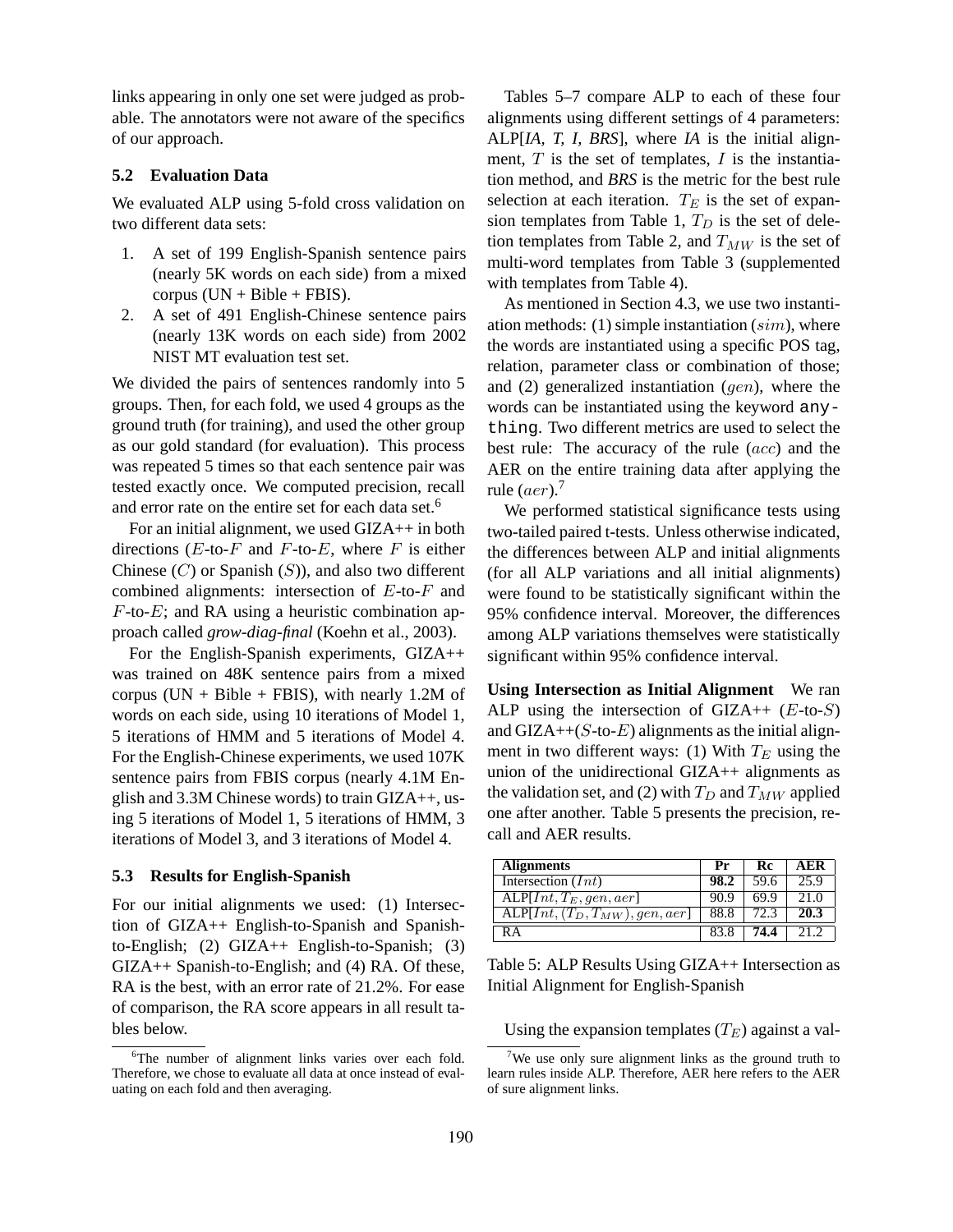| <b>Alignments</b>                                            | Pr   | Rc   | AER  |
|--------------------------------------------------------------|------|------|------|
| $E$ -to- $S$                                                 | 87.0 | 67.0 | 24.3 |
| $\overline{\text{ALP}[E\text{-to-}S,(T_D,T_{MW}),gen, aer]}$ | 85.6 | 76.4 | 19.3 |
| $S$ -to- $E$                                                 | 88.0 | 67.5 | 23.6 |
| $ALP[S-to-E,(T_D,T_{MW}),gen, aer]$                          | 87.1 | 76.7 | 18.4 |
| RА                                                           | 83.8 | 74.4 | 21.2 |

Table 6: ALP Results Using GIZA++ (Each Direction) as Initial Alignment for English-Spanish

idation set produced results comparable to the RA method. The major difference is that ALP resulted in a much higher precision but in a lower recall because ALP is more selective in adding a new link during the expansion stage. This difference is due to the additional constraints provided by word features. The version of ALP that applies deletion  $(T_D)$  and multi-word  $(T_{MW})$  templates sequentially achieves lower recall but higher precision than RA. In the best case, ALP achieves a statistically significant relative reduction of 21.6% in AER over the Intersection alignment. When compared to RA, ALP achieves a lower AER but the difference is not significant.

**Using Unidirectional GIZA++ Alignments as Initial Alignment** In a second set of experiments, we applied ALP to the unidirectional GIZA++ alignments, using deletion  $(T_D)$  and multi-word  $(T_{MW})$ templates, generalized instantiation, and AER for the best rule selection. Table 6 presents the precision, recall and AER results.

For both directions, ALP achieves a lower precision but much higher recall than that of the initial unidirectional alignment. Overall, there was a relative reduction of 20.6–22.0% in AER. When compared to RA, the version of ALP that uses unidirectional GIZA++ alignments brings about significant reductions in AER: 9.0% relative reduction in one direction and 13.2% relative reduction in the other direction.

**Using RA as Initial Alignment** In a third experiment, we compared RA with variations of ALP using RA as the initial alignment. We used the templates in two different ways: (1) with a combination of  $T_D$  and  $T_{MW}$  (i.e.,  $T_D \cup T_{MW}$ ), and (2) with two consecutive runs of ALP, first with  $T_D$  and then with  $T_{MW}$  using the output of the first run as the initial annotation in the second run (i.e.,  $T_D, T_{MW}$ ). Table 7 presents precision, recall and AER results, using different methods for template instantiation and

| <b>Alignments</b>                                | Pr   | Rc   | A E.R |
|--------------------------------------------------|------|------|-------|
| $\overline{\text{ALP}[RA,(T_D,T_{MW}),sim,acc]}$ | 87.8 | 77.7 | 17.6  |
| $\overline{\text{ALP}[RA,(T_D,T_{MW}),sim,aer]}$ | 87.9 | 79.0 | 16.8  |
| $ALP[RA, (T_D \cup T_{MW}), gen, aer]$           | 86.2 | 80.0 | 17.0  |
| $ALP[RA, (T_D, T_{MW}), gen, aer]$               | 86.9 | 80.5 | 16.4  |
| RА                                               | 83 8 |      | 21.2  |

Table 7: ALP Results Using RA as Initial Alignment for English-Spanish

best rule selection.

The results indicate that using AER is better than using accuracy for choosing the best rule. Using generalized instantiation instead of simple instantiation results in a better AER. Running ALP with deletion  $(T_D)$  templates followed by multi-word  $(T_{MW})$ templates results in a lower AER than running ALP only once with combined templates.

The highest performing variant of ALP, shown in the fourth line of the table, uses RA as the initial alignment, template sets  $T_D, T_{MW}$ , generalized instantiation, and AER for best rule selection. This variant is significantly better than RA, with a 22.6% relative reduction in AER. When compared to the unidirectional alignments ( $E$ -to- $S$  and  $S$ -to-E) given in Table 6, this variant of ALP yields nearly the same precision (around 87.0%) but a 19.2% relative improvement in recall. The overall relative reduction in AER is 30.5% in the  $S$ -to- $E$  direction and 32.5% in the E-to-S direction.

#### **5.4 Results for English-Chinese**

Our experiments for English-Chinese were designed with a similar structure to that of English-Spanish, i.e., the same four initial alignments. Once again, RA performs the best out of these initial alignments, with an error rate of 29.7%. The results of the initial alignments, and variations of ALP based on different initial alignments are shown in Table 8. For brevity, we include only the ALP parameter settings resulting in the best configurations from the English-Spanish experiments. For learning rules from the templates, we used only the sure alignment links as the ground truth while learning rules inside ALP.

On the English-Chinese data, ALP yields significantly lower error rates with respect to the initial alignments. When ALP is run with the intersection of two GIZA++ alignments, the relative reduction is 5.4% in AER. When ALP is run with  $E$ -to- $C$  as initial alignment, the relative reduction in AER is 13.4%. For the other direction, ALP produces a rel-